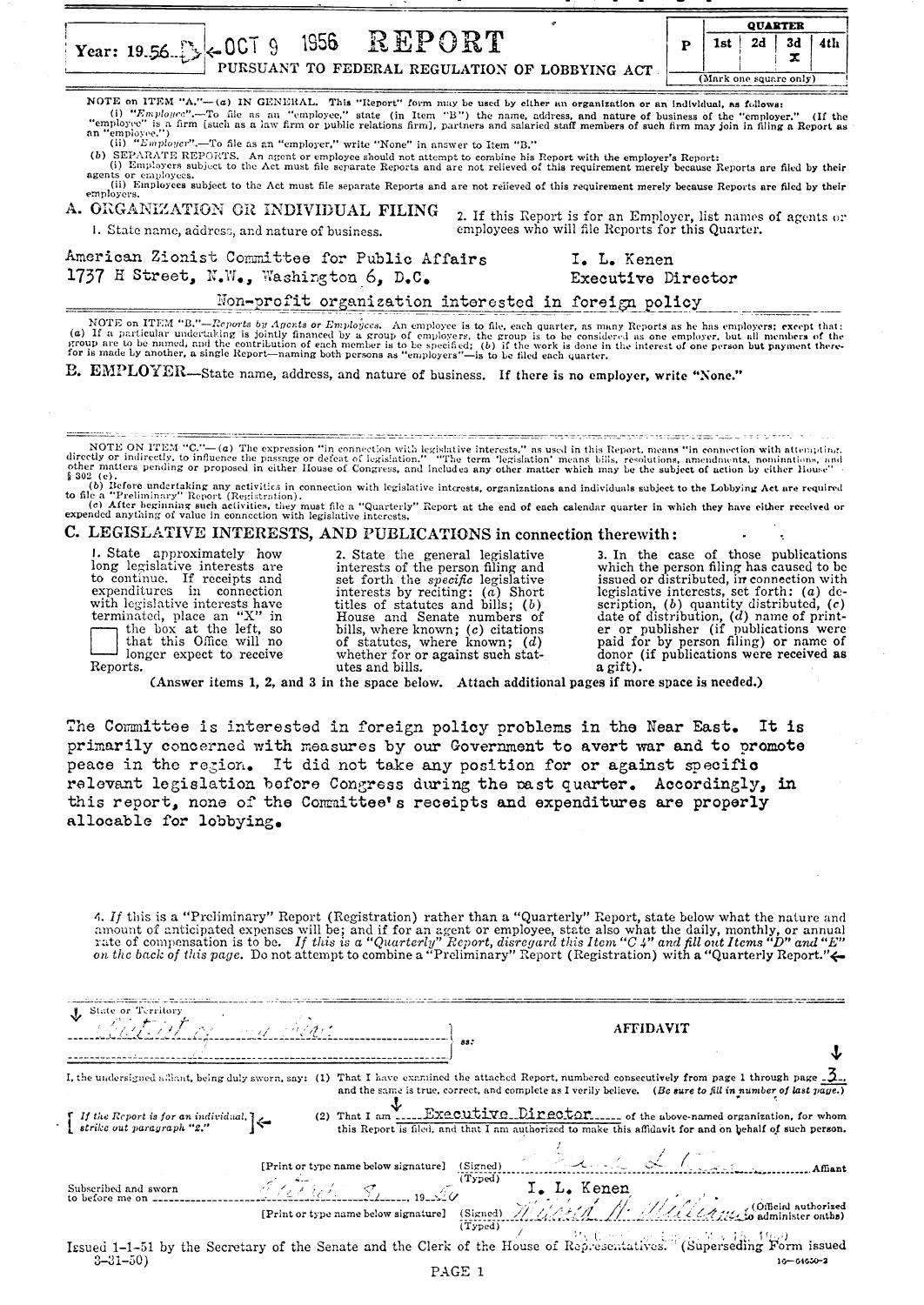. . . specify what that percentings is, and report their clues, assessments, and other contributions on that is appearing that is even that is a set of the contributions on that is vevz, esch er  $-$  of  $\overline{\mathbf{m}}$ e. Te متحف at la

(c) IF THIS REPORT IS FOR AN AGENT OR EMPLOYEE.—(i) In General. In the case of many employees, all receipts will come under 1 TD 5" (received for services) and "D 12" (expense money and reimbursements). In the closence of ler Ite

(ii) *Employer as Contributor of \$500 or More*.—When your contribution from your employer (in the form of salary, fee, etc.) amounts to \$500 or more, it is not necessary to report such contributions under "D 13" and "D 14

## D. RECEIPTS (INCLUDING CONTRIBUTIONS AND LOANS)

Fill in every blank. If the answer to any numbered item is "None," write "NONE" in the space following the number.

| <b>Loans Keceived</b> – "The term 'contribution' includes $a \dots ba \dots$ "<br>\$302(a).                                                                                                                                                                                                        |
|----------------------------------------------------------------------------------------------------------------------------------------------------------------------------------------------------------------------------------------------------------------------------------------------------|
| $9.$ \$ $11.750$<br>$\sim$ TOTAL now owed to others on ac-<br>count of loans                                                                                                                                                                                                                       |
| $10.$ \$ $10.500$<br>Borrowed from others during this<br>Quarter                                                                                                                                                                                                                                   |
| $11.$ \$750.<br>Repaid to others during this Quar-<br>3. \$ Printed or duplicated matter re-<br>ter                                                                                                                                                                                                |
| "Expense Money" and Reimburse-<br>12. \$<br>ments received this quarter.<br>4. \$ Receipts from sale of printed or                                                                                                                                                                                 |
| Contributors of \$500 or More (from Jan. 1 through this Quarter)<br>13. Have there been such contributors?                                                                                                                                                                                         |
| Please answer "yes" or "no": $\frac{1}{2}$<br>14. In the case of each contributor whose contributions (including loans)<br>during the "period" from January 1 through the last day of this<br>Quarter, total \$500 or more:                                                                        |
| Attach hereto plain sheets of paper, approximately the size of this page.<br>tabulate data under the headings "Amount" and "Name and Address of<br>Contributor"; and indicate whether the last day of the period is March 31,<br>June 30, September 30, or December 31. Prepare such tabulation in |
| 7. \$.10.481.22. Received during previous Quarters<br>accordance with the following example:<br>$A$ mount<br>Name and Address of Contributor<br>$("Period" from Jan. 1 through _______1 19)$                                                                                                       |
| \$1,500.00 John Doe, 1621 Blank Bldg., New York, N. Y.<br>8. \$ $10.481$ 22. TOTAL from Jan. 1 through this<br>1,785.00 The Roe Corporation, 2511 Doe Bldg., Chicago, Ill.<br>\$3,285.00 TOTAL                                                                                                     |
|                                                                                                                                                                                                                                                                                                    |

NOTE on ITEM "E."-(a) IN GENERAL. "The term 'expenditure' includes a payment, distribution, loan, advance, deposit, or gift of money or anything of value and includes a contract, promise, or agreement, whether or not legally enforceable, to make an expenditure"-- § 302 (b) of the Lobbying Act.

(b) IF THIS REPORT IS FOR AN AGENT OR EMPLOYEE. In the case of many employees, all expenditures will come under telephone and telegraph (ltem "E 6") and travel, food, lodging, and entertainment (Item "E 7").

## E. EXPENDITURES (INCLUDING LOANS) in connection with legislative interests:

Fill in every blank. If the answer to any numbered item is "None," write "NONE" in the space following the number.

## Expenditures (other than loans)

 $\sim$   $\sim$   $\sim$ 

 $\sim$   $\sim$   $\sim$ 

 $\mathcal{L} \in \mathcal{L}$ services<sup>-</sup> Quarter 4. \$........................... Printed or duplicated matter, including distribution cost effice overhead (rent, supplies, utilities, etc.) 5. \$........................... Office 6. \$.......................... Telephone and telegraph 7. \$.......................... Travel, food, lodging, and entertainment 8. \$ 10. \$.18,672.01 Expended during previous Quarters of calendar year  $\sim$   $\sim$ 

|  | 11. \$ $18,672,01$ . TOTAL from January 1 through |  |
|--|---------------------------------------------------|--|
|  | this Quarter (add " $9$ " and " $10$ ")           |  |

|  | Quarter |  |  |
|--|---------|--|--|

**Loans Made to Others**—"The term 'expenditure' includes.<br>a...ban..."-§ 302 (b).

## 15. Recipients of Expenditures of \$10 or More

In the case of expenditures made during this Quarter by, or on behalf of, the person filing: Attach plain sheets of paper approximately the size of this page and tabulate data as to expenditures under the following<br>headings: "Amount," "Date or Dates," "Name and Address of Recipi-<br>ent," "Purpose," Prepare such tabulation in accordance with the following example:

Date or Datcs-Name and Address of Recipient-Purpose Amount

| \$1,750.00 | $7 - 11:$ | Roe Printing Co., 3214 Blank Ave., St. Louis.<br>Mo.-Printing and mailing circulars on the<br>"Marshbanks Bill."               |
|------------|-----------|--------------------------------------------------------------------------------------------------------------------------------|
| \$2,400.00 |           | 7-15, 8-15, 9-15: Britten & Blatten, 3127 Gremlin Bldg<br>Washington, D. C.-Public relations<br>service at \$800.00 per month. |
| \$4.150.00 | TOTAL     |                                                                                                                                |